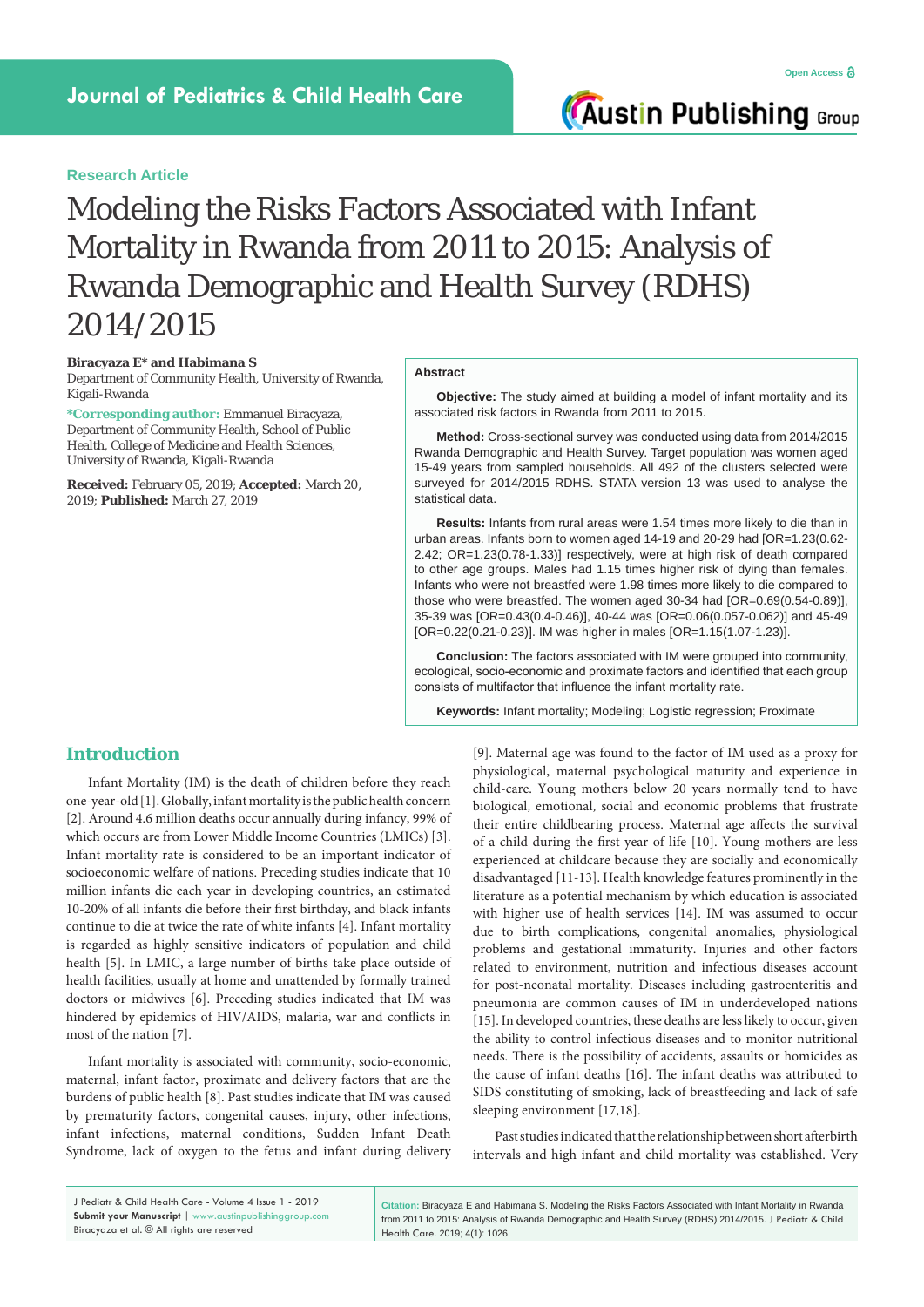

long intervals (at least 5 years in length) and shorter birth interval are the predictors of IM [19]. They also showed that IM was associated with the post-neonatal where the variations in mortality by maternal age were larger. Marital status is an important proxy measure of factors traditionally related to post-neonatal mortality, such as socio-economic influence and other circumstances not reflected by education [11]. IM happens in different stage such as very-natal mortality, neonatal mortality, early post-neonatal mortality, late postneonatal mortality and the last stage is the infant mortality where the death happens before celebrating the first birthday [20].

Infant Mortality Rate (IMR) was 85% prior to the Genocide against the Tutsis, and increased dramatically in the aftermath of the tragic events of 1994, reaching a peak of 10.7% in 2000. Since that time it has fallen dramatically to 8.5% by 2005, 6.2% in 2008, and 5% in 2010. To achieve the Millennium Development Goal target of 2.8% reduction [21]. IM in Rwanda has fallen gradually from 12.3% in 1966 to 3.11% in 2015. Community Health Workers (CHWs) contribute to reduction of the financial, infrastructural, and geographical barriers to accessing health care by providing effective and efficient basic health care services at the community level to pregnant women. In 2012, IMR was 48.6% and was higher among boys (53%) than girls (44%). However, IMR has decreased a lot and more quickly during the last decade: from 139% in 2002 to 48.6‰ in 2012. IMR fell gradually from 123% in 1966 to 31.1% in 2015 [22]. Rwanda has made substantial progress nationwide in decreasing the infant mortality rate. This study aims at building the model of infant mortality and its associated risks factors in Rwanda from 2011-2015.

# **Methods and Materials**

### **Study design**

Cross-sectional survey was conducted on Rwandans using 2014/2015 Rwanda Demographic and Health Survey. Target population was women aged 15-49 years from sampled households.

All 492 of the clusters selected were surveyed for 2014/2015 RDHS. Among these households, 30,058 completed the Household Questionnaire including 6,069 (20%) from urban and 23,989 (80%) resided in rural. The composite sample analysis, which accounted for the sampling weight due to multistage stratified sampling, was used in the surveys to gain accurate estimations of standard errors and confidence intervals.

#### **Statistical analysis**

Analytical analyses were performed using STATA version 13. The logistic regression model was performed because of its appropriateness in analyzing the effect of several risk factors on a dichotomy variable and significant level used was 5% and 95% confidence interval. Coefficient of determination was used for evaluating the effectiveness of a regression model. The multiple logistic regression method and regression equation were computed. Chi-square test was computed to compare the associated risk factors and demonstrate the association between the factors and infant mortality.

As the present study was based on secondary analysis of existing RDHS data, the investigators of this study did not seek approval from an Institutional Review Board. RDHS consisted of data that are standardized and they may be used by anyone in the empirical studies. Explanatory factors were grouped into 3 categories based on the model including socio-economic, community and proximate determinants (Figure 1).

# **Results**

Infant mortality for women who gave birth to one child in five years was 34.5% died and 50.3% was for women who gave birth to 2 children in 5 years before the survey. These results indicated that the likelihood of IM increased as a woman had more children. The infants born to mothers living with partners, widowed, divorced and no-longer had 1.67, 1.87, 3.32, 2.44 and 2.48 times higher to die than the infants born to married mothers respectively. The significant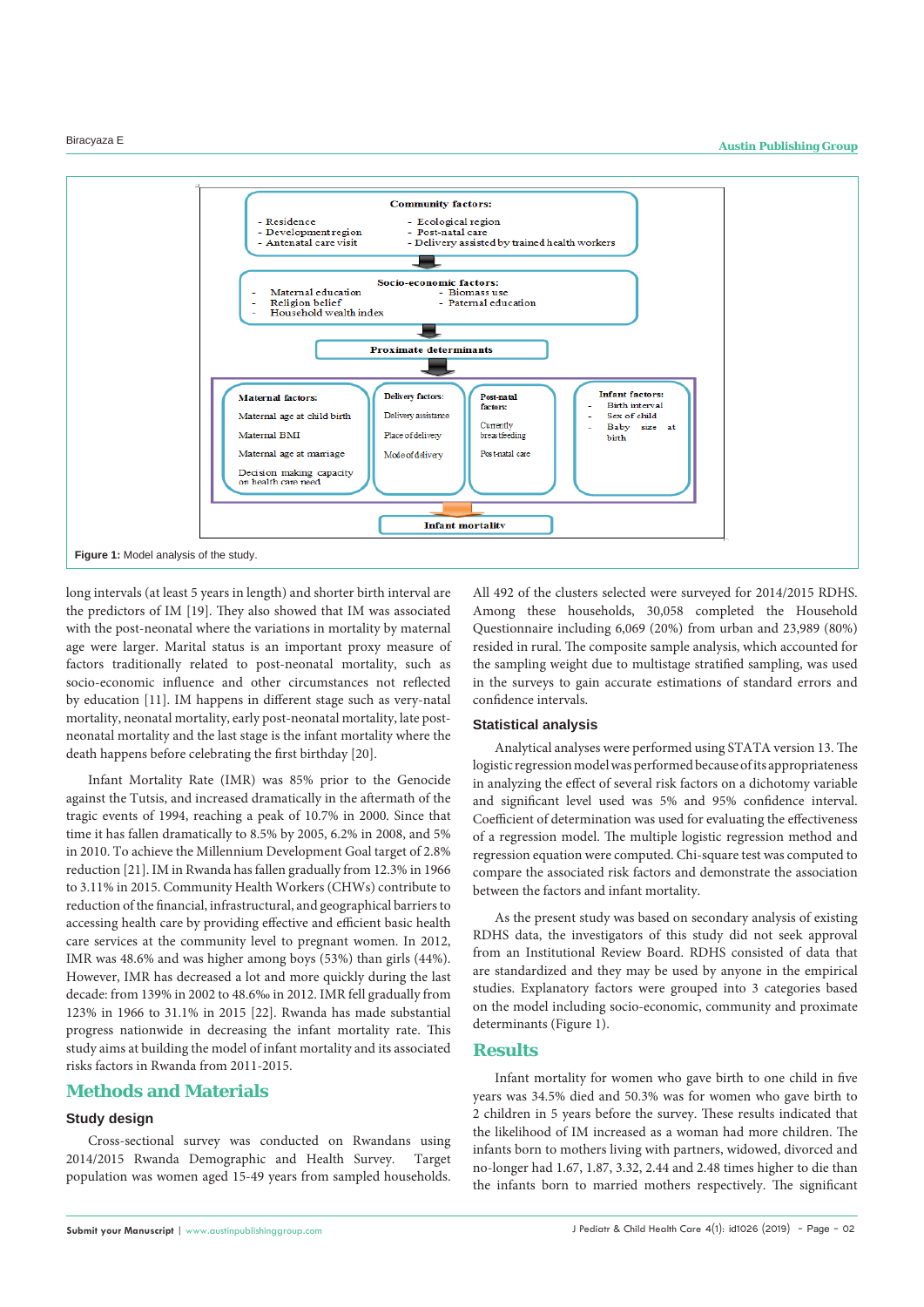association between educational background and IM was computed (*x2* =76.37; p=0.000). The infant born to mothers who studied primary, secondary and university school were 0.6, 0.3 and 0.21 less likely to be died than infants born to illiterate mothers. The birth interval was significantly associated with IM  $(x^2=0.7412; p=0.000)$ . There was no significant correlation between the IM and marital status  $(x^2=9.87;$ p=0.079). The residence was significantly associated with IM (*x2* =76.3; p=0.000). The findings showed that the rural children faced higher mortality rates than their urban counterparts at 85.3% while the Eastern province had high IM with 31.73%  $(x^2=138.84; p=0.000)$ . Parental education was significantly associated with IM  $(x^2=202.13;$ p=0.000). Gender was associated with IM where males occupied 53.67% with ( $x^2$ =15.26; p=0.000).

Dummy variables displayed that when an infant was born to the illiterate mother, it decreased the chance of living because their mothers had insufficient experience and maturity to provide parental care to the infants. The model analysis shows that maternal education, residence, maternal age at first birth, and birth interval increased the probability of an infant dying. The negative coefficients on variables, including place of residence, province, husband's occupation, husband's age and the maternal marital status indicated that this probability reduced the likelihood of an infant living. The positive coefficient on such factors including maternal education, paternal education, sex of child, age at first birth and birth interval indicated that the probability of survival increased as the number of infants' death was low.

IM =  $3 + 0.224$  maternal education + 0.049 maternal age + 0.83 birth interval – 0.095 marital status – 0.144 residence – 0.084 husband education + 0.006 husband age + 0.133 breastfeed + 0.156 toilets – 0.035 age at first birth

Infants born in rural areas were 1.54 (0.95-1.69) times at risk of dying under a year compared to those born in urban areas. Children born to mothers aged 14-19 and 20-29 had OR [1.229(0.62-2.42) and 1.23(0.78-1.33)] respectively, mothers within these age groups have a higher likelihood of their infant dying compared to other age groups. The women aged 30-34 had [OR=0.69(0.54-0.89)], 35-39 was [OR=0.43(0.4-0.46)], 40-44 was [OR=0.06(0.057-0.062)] and 45-49 [OR=0.22(0.21-0.23)]. IM was higher in males [OR=1.15(1.07-1.23)] and the children who were not breastfed in the first year of life were 1.89 times more at risk to die compared to infants who were breastfed.

Findings indicated that the risk of dying for children born to mothers who completed secondary school was 0.3 less compared to children born to illiterate mothers; the risk of dying for children born to mothers who received higher education were 0.21 less likely to die compared to children born to illiterate women. These results showed that the probability of IM decreases with maternal education. The results indicated that the odd ratio of IM was 0.56 for children who were considered a large size at birth and 0.52 for infants of average size. These children were less likely to die compared to children who were very large at birth. The results also indicated that children who had a small birth size were 1.12 times more likely to die compared to children with a very large birth size. Children who were very small at the time of birth were 2.67 times more likely to die compared to children who were born very large whereas the risk of infants with an unknown size dying was 8 times higher than the children who were considered a very large size at birth.

Antenatal Care (ANC) was an important indicator to determine IM. The results showed that pregnant women who completed two visits to a health facility were 0.93 less likely to experience IM than who attended one visit in ANC period. The women who completed three visits were 0.81 times less likely to experience IM compared to pregnant women with only one visit at health facility. In terms of maternal occupations, infants born to mothers whose occupation were household, services, skilled and unskilled were 0.74, 0.47, and 0.88 less likely to die compared to women with skilled professions.

# **Discussion**

The results confirmed that the risk of dying for children who were not breastfed was 1.89 times more likely compared to children who were breastfed. Children born to the mothers who did not receive prenatal healthcare had 1.2 more risk of experiencing IM than infants whose mothers attended prenatal care services. Women who did not receive prenatal healthcare services by the nurse had 1.3 times higher risk of experiencing IM than women who attended the prenatal services. Children born to mothers who received prenatal healthcare by CHWs were 0.02 less likely to die compared to infants born to women who did not receive health-care from CHWs. These findings were similar to the findings of prior studies [23].

The children born to married mothers below the age of 18 had a higher risk of dying compared to children whose mothers were married at age 18 or older [24]. The results revealed that infants born to young mothers ages 10-24 were more likely to die during the study compared to older mothers. But other research showed that women younger than 18 ages and over the age of 35 at their first birth had IMR. Younger women lack the necessary knowledge to care for their child; older women who give birth risk the death of an infant because their body may not be able to handle pregnancy. The age at first birth influenced more the life of infants [2]. The results confirmed a significant association between short afterbirth intervals and high infant mortality ( $x^2$ =0.74; p=0.000). These results were relevant with the previous studies that confirmed that very long intervals and very short birth interval were highly associated with IM [6,10].

The infants were more likely to die in the post-neonatal period versus the neonatal period. IM was higher in single women, who had the highest rate of IM at 4.1%. These results were similar to previous studies [23]. The maternal education played the fundamental role in decreasing IM. These findings were supported by preceding studies that confirmed that mothers with less education were more likely to lack childcare knowledge [11]. This was supported by findings from the previous studied that indicated that IM was high in rural areas due to numerous factors including lack of health facilities for hospitals, illiteracy, poverty, poor nutrition, and serious diseases [25,26].

Results indicated that children born to mothers with primary education are 0.64 less likely to die compared to those born to illiterate mothers; the risk of dying for children born to mothers with secondary education was 0.42 times lower than that of the illiterate mothers, while the risk of dying for children born to the mothers with university studies was 0.08 times lower than that of illiterate mothers. These results were significant and consistent with earlier studies [26]. Preceding that indicated that child survival was not influenced